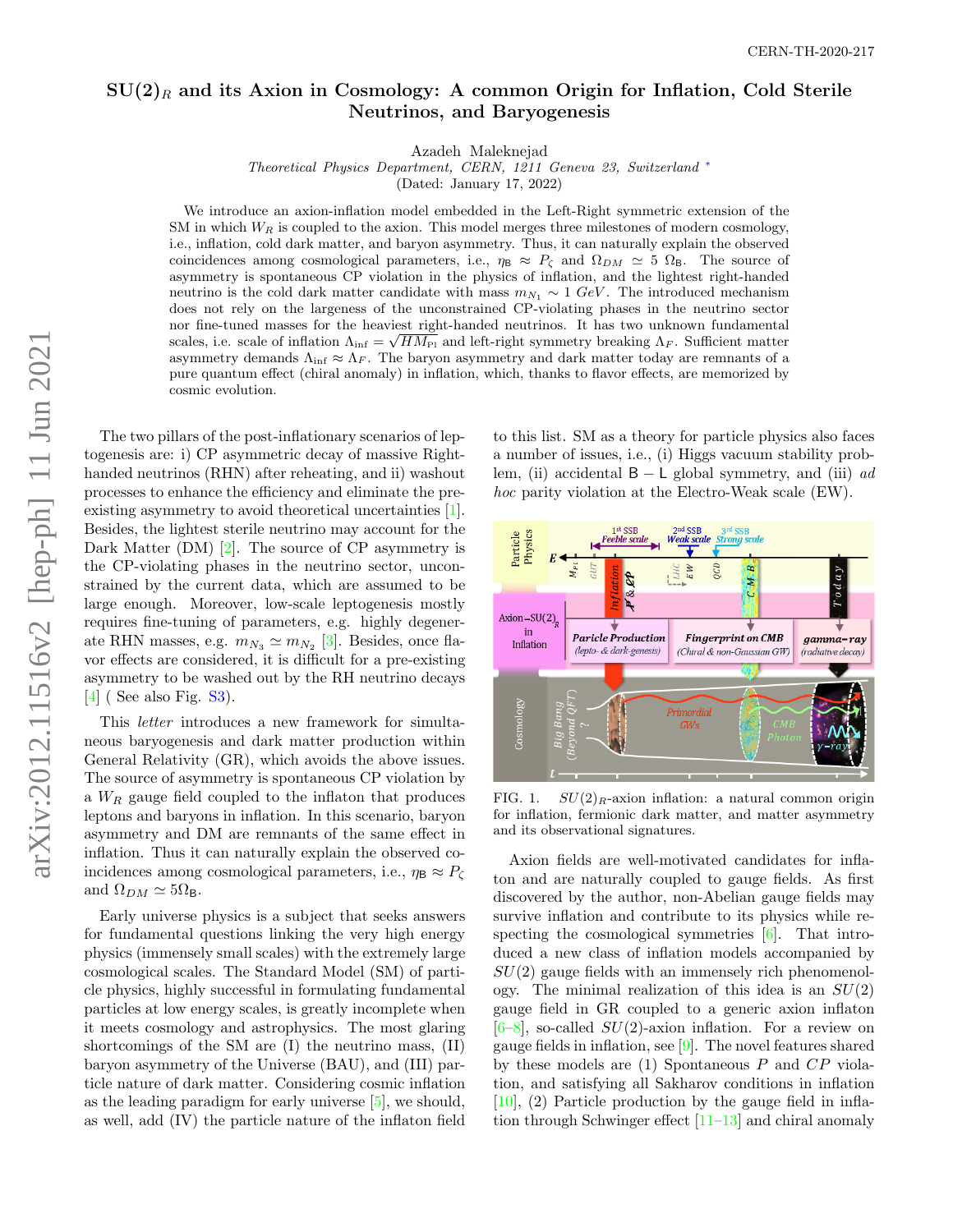$[13]$ , (3) Naturally warm inflation  $[14]$ , (4) Prediction of chiral and non-Gaussian gravitational wave (GW) background [\[9,](#page-4-8) [15,](#page-4-13) [16\]](#page-4-14) detectable by future CMB missions and laser interferometers [\[17\]](#page-4-15). Therefore, this inflation setup merges three open issues of the SM and cosmology, i.e., inflation, DM, and BAU. It gains an additional value due to its unique observable signature on GW background induced by  $GW-SU(2)$  field interactions. The connection of this  $SU(2)$  field with the SM, however, was still missing, and in the present work, we attempt to fill the gap.

The aim of this *letter* is to embed the  $SU(2)$ -axion inflation setting in gauge extensions of the SM and study its phenomenological and cosmological consequences. The most well-motivated Beyond the SM (BSM) theories are SUSY, GUT, and Left-Right Symmetric Models (LRSM) of the weak interactions. We restrict the current work to the most minimal realization, i.e., LRSM. Originally proposed to explain  $P$  violation in low energy processes  $[18]$ , LRSM predicted massive neutrinos years before experiment. Among its additional appealing features are: natural  $B - L$  symmetry [\[19\]](#page-4-17), entailed seesaw mechanisms [\[20\]](#page-4-18), and solution to vacuum stability problem at high scales [\[21\]](#page-4-19).

In this letter, we assume that the gauge field in the  $SU(2)$ -axion inflation models is  $W_R$  in the LRSM. Comparing with the minimal LRSM, here we have an axion  $\varphi$ , which is coupled to the  $SU(2)_R$  and drives cosmic inflation. We call this particle physics model for inflation  $SU(2)_R$ -axion inflation. This model is a complete setup that can simultaneously provide plausible explanations for the phenomena (I-IV) and (i-iii) named earlier. A more detailed analysis is presented in a followup work [\[22\]](#page-4-20). The present paper can be a starting point for further, more involved analysis of the rich and multifaceted phenomenology of these gauge extensions of the SM in inflation physics.

#### $SU(2)_R$ -Axion Inflation Model

The minimal gauge group that implements the hypothesis of left-right symmetry is  $\mathcal{G} \equiv SU(2)_L \times SU(2)_R \times$  $U(1)_{B-L}$  (suppressing color). The theory includes three gauge fields  $W_{L,R}$  and  $A_{B-L}$  associated with  $SU(2)_{L,R}$ and  $U(1)_{B-L}$  respectively. The fermionic content is the SM quarks and leptons extended by three RHNs as

$$
q_{iL,R} = \begin{pmatrix} \boldsymbol{u}_i \\ \boldsymbol{d}_i \end{pmatrix}_{L,R} \quad \text{and} \quad l_{iL,R} = \begin{pmatrix} \boldsymbol{\nu}_i \\ l_i \end{pmatrix}_{L,R}, \quad (1)
$$

where  $\nu_{iR}$  are three RHNs interacting by  $SU(2)_R$ . It is accompanied by an extended Higgs sector consists of a Higgs bi-doublet  $\Phi$ , and  $SU(2)_{L,R}$  triplets  $\Delta_{L,R}$ . The Spontaneous Symmetry Breaking (SSB) structure of the LRSM is

$$
\mathcal{G} \xrightarrow{\ T < \Lambda_F \atop \text{1st SSB}} SU(2)_L \times U(1)_Y \xrightarrow{\ T < \Lambda_W \atop \text{2nd SSS}} U(1)_{em}.
$$

Below the scale  $\Lambda_F$ , the first SSB happens which breaks the LR symmetry and gives a VEV to the  $SU(2)_R$  triplet,

i.e.  $\langle \mathbf{\Delta}_R \rangle \neq 0$ . At this point,  $W_R^{\pm}$ ,  $Z_R$ , and  $\mathbf{N}_i \equiv \boldsymbol{\nu}_i + \boldsymbol{\nu}_i^c$ become massive. Next, when the temperature gets below EW scale,  $T < \Lambda_W$ , the Higgs bi-doublet acquires a VEV, i.e.  $\langle \Phi \rangle \neq 0$ , and second SSB occurs which gives Dirac mass to the SM particles, active neutrinos included [\[20\]](#page-4-18).

Now we add the inflaton, i.e. axion field, which is coupled to the  $W_R$ . As a concrete example we consider

$$
S_{\text{Inf}} = \int d^4x \sqrt{-g} \left[ -\frac{1}{2} (\partial_\mu \varphi)^2 - V(\varphi) + \mathcal{L}_{w_R} \right], \quad (2)
$$

$$
\mathcal{L}_{w_R} = -\frac{1}{2} \text{Tr}[\mathbf{W}_{\mu\nu} \mathbf{W}^{\mu\nu}]_R - \frac{\lambda \varphi}{f} \text{Tr}[\mathbf{W}_{\mu\nu} \tilde{\mathbf{W}}^{\mu\nu}]_R, \quad (3)
$$

where  $\boldsymbol{W}_{R\mu\nu}$  is the strength tensor of  $\boldsymbol{W}_{R}, \ \tilde{\boldsymbol{W}}_{R}^{\mu\nu} \equiv$  $\frac{1}{2} \frac{\epsilon^{\mu\nu\lambda\sigma}}{\sqrt{-g}} W_{R\lambda\sigma}$ ,  $f \lesssim 10^{-1} M_{\text{Pl}}$ , and  $\lambda \lesssim 1$ . For the sake of generality, we assume  $V(\varphi)$  is an arbitrary axion potential, flat enough to support the slow-roll inflation. For instance an axion monodromy inspired potential form [\[23\]](#page-4-21). This  $SU(2)$ -axion inflation model and its cosmic pertur-bations has been studied in [\[8\]](#page-4-7). The  $SU(2)_R$ -axion inflation has two unknown fundamental scales, i.e., the scale √ of inflation  $\Lambda_{\text{inf}} = \sqrt{M_{\text{Pl}}H}$ , and LR symmetry breaking  $\Lambda_F$ . Moreover,  $\boldsymbol{W}_R$  may or may not have a VEV in inflation. Thus, we can distinguish four different types of scenarios.

|                                        | $\Lambda_{\rm inf} > \Lambda_F$ | $\Lambda_{\rm inf} < \Lambda_F$ |
|----------------------------------------|---------------------------------|---------------------------------|
| $\langle \boldsymbol{W}_R \rangle = 0$ |                                 |                                 |
| $\langle {\bm{W}}_R \rangle \neq 0$    | Ψπ                              |                                 |
| Mass in                                | $m_{W_R}=0$                     | $m_{W_R}\neq 0$                 |
| Inflation                              | $m_{N_i}=0$                     | $m_{N_i}\neq 0$                 |

Scenarios I and I<sub>v</sub> describe the case  $\Lambda_{\text{inf}} > \Lambda_F$ , while II and  $II_v$  when  $\Lambda_{inf} < \Lambda_F$ . The v subscript denotes systems in which the  $SU(2)_R$  acquires a VEV in inflation. In this work, we focus on scenarios I and II,  $\langle W_R \rangle = 0$ , and leave  $\mathbf{I}_v$  and  $\mathbf{II}_v$  cases for future works. The RH fermions are coupled to the  $W_R$  field and its axion as

$$
\mathcal{L}_{\Psi_{JR}} \supset \bar{\Psi}_{JR} (\sigma^{\mu} [iD_{\mu} + g_{R} \boldsymbol{W}_{R\mu}] - \frac{\tilde{\lambda}\dot{\varphi}}{f}) \Psi_{JR}, \quad (4)
$$

where  $\lambda$  is a constant,  $D_{\mu}$  is the spinor covariant derivative, and RH fermions are collectively shown as

$$
\Psi_{JR} = \{q_{iR}, l_{iR}\}\
$$
 where  $(J = 1, ..., 6).$  (5)

#### Particle Production in Inflation

Due to conformal symmetry, the gauge fields associated with  $SU(3)_c \times SU(2)_L \times U(1)_{B-L}$  group, as well as all the left-handed fermions, are exponentially decaying in inflation. However, the  $W_R$  associated with  $SU(2)_R$  is coupled to the inflaton and sourced by it. Subsequently, the generated  $SU(2)_R$  gauge field produces RH fermions. Note that the axion cannot create Weyl fermions [\[30\]](#page-4-22) and they are merely produced by  $W_R$ . The main particle physical consequences of this setup as the inflation physics are:  $i)$  P and C are maximally broken by the chiral nature of the  $SU(2)_R$  interaction with the axion, ii)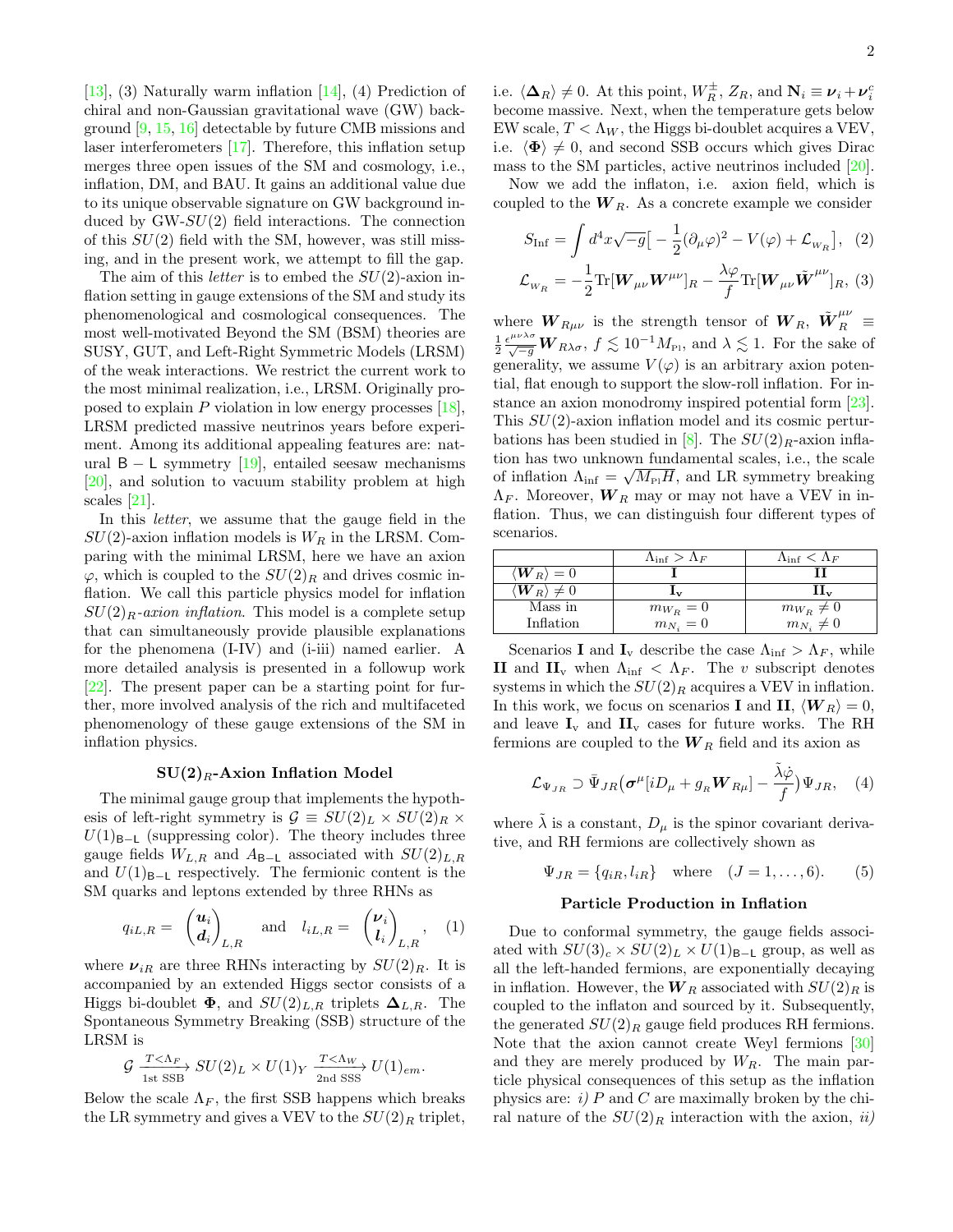$CP$ , B, and L are all violated by the non-perturbative effects of the  $W_R$ , i.e. chiral (Adler-Bell-Jackiw) anomaly [\[24\]](#page-4-23), *iii*)  $B - L$  is conserved (violated) in scenario type I (type II), while  $B - L_{SM}$  is violated in both scenarios, and iv) out of thermal equilibrium condition holds during inflation. Thus, all the Sakharov conditions required for a BAU [\[25\]](#page-4-24) are satisfied in inflation. The field equation of  $W_R$  is

$$
(\partial_{\mu} - ig_R \mathbf{W}_{R\mu}) \big[ \mathbf{W}_{R}^{\mu\nu} + \frac{\lambda \varphi}{f} \tilde{\mathbf{W}}_{R}^{\mu\nu} \big] - m_{W_R}^2 \mathbf{W}_{R}^{\nu} = 0, (6)
$$

where  $g_R$  is the gauge coupling of  $W_R$ . A massless gauge field (type  $I$ ) with momentum **k** has two (transverse) polarization states specified by the polarization vectors  $e^{\pm}(\mathbf{k})$  where  $\mathbf{k}.e^{\pm}(\mathbf{k})=0$ . The massive gauge field (type II) has an extra (longitudinal) mode with polarization vector  $e^3(\mathbf{k}) = \mathbf{k}/k$  and its zero component coupled to it given by the constraint equation. Interestingly, the longitudinal mode and the zero component are decoupled from the axion and decay in inflation. Thus we neglect them and refer the interested reader to [\[22\]](#page-4-20) for the detailed calculations. Now we define the following slowly increasing parameters

$$
\xi \equiv \frac{\lambda \dot{\varphi}}{2fH} \quad \text{and} \quad \tilde{\xi} \equiv \frac{\tilde{\lambda}}{\lambda} \xi. \tag{7}
$$

Imposing the Bunch-Davies vacuum, the transverse modes  $f^a_{\pm}$ , associated with  $e^{\pm}(\mathbf{k})$  polarization states, are

<span id="page-2-0"></span>
$$
f^{a}_{\ \pm}(\mathbf{k},\tau) = \frac{e^{i\kappa_{\pm}\pi/2}}{(2\pi)^{\frac{3}{2}}\sqrt{2k}}W_{\kappa_{\pm},\mu}(2ik\tau),\tag{8}
$$

where  $\tau$  is conformal time,  $W_{\kappa_{\pm},\mu}$  is the W-Whittaker function,  $\kappa_{\pm} = \mp i \xi$ , and  $\mu^2 = \frac{1}{4} - \frac{m_{W_R}^2}{H^2}$ . The energy density of  $W_R$  is

<span id="page-2-2"></span>
$$
\langle \rho_{W_R} \rangle \simeq \left(\frac{H}{M_{\rm Pl}}\right)^2 \bar{\rho} \mathcal{T}(\xi, m_{W_R}),\tag{9}
$$

where  $\bar{\rho} = 3M_{\rm Pl}^2 H^2$ , and  $\mathcal{T}(\xi, m_{W_R})$  is a function of  $\xi$ and  $m_{W_R}$  shown in Eq. [\(S1\)](#page-5-0). For  $\xi > m_{W_R}$ ,  $\mathcal{T}$  increases (decreases) exponentially with the increase of  $\xi$  ( $m_{W_R}$ ) as  $\mathcal{T}(\xi, m_{W_R}) \propto \frac{1}{(2\pi)^2} e^{2(\xi - |\mu|)\pi}$ , while for  $\xi < m_{W_R}$ , it has power-low behavior and softly increases with the increase of  $m_{W_R}$  (See Fig. [S1\)](#page-0-0). During slow-roll,  $\xi$  is an almost constant (gradually increasing) parameter. As a result, the axion slowly injects more and more energy into the gauge field sector, and inflation is warm.

The generated gauge boson field produces RH leptons and baryons in inflation. The anomaly of baryon and lepton currents are respectively as

<span id="page-2-1"></span>
$$
\nabla_{\mu}J_{\mathsf{B}}^{\mu R} = -\frac{3g_{_R}^2}{16\pi^2} \text{Tr}[\mathbf{W}^{\mu\nu}\tilde{\mathbf{W}}_{\mu\nu}]_R, \tag{10}
$$

$$
\nabla_{\mu}J_{\mathsf{L}}^{\mu R} = -\frac{3g_{_R}^2}{16\pi^2} \text{Tr}[\mathbf{W}^{\mu\nu}\tilde{\mathbf{W}}_{\mu\nu}]_R + 2im_{N_i}\bar{\mathbf{\nu}}_{iR}\mathbf{\nu}_{iR}.(11)
$$

However, the B and L violating interactions of the lefthanded fermions remains negligible in inflation. The total lepton number is related to the SM one as

$$
n_{\mathsf{L}} = n_{\mathsf{L}} + \sum_{i} n_{N_i}, \quad (\mathsf{L} \equiv \mathsf{L}_{SM}) \tag{12}
$$

where  $n_{N_i}$  are the sterile neutrino lepton numbers. Using Eq.  $(8)$  in  $(10)$ , we find the baryon and lepton numbers respectively as

<span id="page-2-3"></span>
$$
n_{\mathsf{B}} \simeq -g_R^2 H^3 \mathcal{K}(\xi, m_{W_R}),\tag{13}
$$

$$
n_{\mathsf{L}} \simeq -H^3 \big[ g_R^2 \mathcal{K}(\xi, m_{W_R}) + \sum_i \frac{\tilde{\xi}}{\pi} \big( \frac{m_{N_i}}{H} \big)^2 \mathcal{D}(\tilde{\xi}, m_{N_i}) \big], (14)
$$

where  $\mathcal{K}(\xi, m_{W_R})$  is the contribution of chiral anomaly (a pure quantum effect) and  $\mathcal{D}(\tilde{\xi}, m_{N_i})$  is the contribution of the mass term of RHNs (in type II scenarios). The explicit forms of these prefactors are presented in Eq.s [\(S2\)](#page-5-1) and [\(S3\)](#page-6-0), and their plots are shown in Fig. [S2.](#page-3-0) The prefactor  $\mathcal{K}(\xi, m_{W_R})$  increases (decreases) with the increase of  $\xi$  ( $m_{W_R}$ ) and for  $\xi > M_{W_R}$  as

$$
\mathcal{K}(\xi, m_{W_R}) \propto \frac{1}{(2\pi)^4} e^{2\xi \pi}.
$$
 (15)

The prefactor  $\mathcal{D}(\tilde{\xi}, m_{N_i})$  is of order one, and symmetric wrt  $\xi$ . Net  $B - \underline{L}$  asymmetry ( $\underline{L} \equiv L_{SM}$ ) created by inflation is

<span id="page-2-5"></span>
$$
n_{\rm B-\underline{L}}^{\rm inf} = \sum_{i} n_{N_i}^{\rm inf} \simeq -\alpha_{\rm B-\underline{L}}^{\rm inf} H^3,
$$
\n
$$
\alpha_{\rm B-\underline{L}}^{\rm inf} \equiv \left[ \frac{g_R^2}{2} \mathcal{K}(\xi, m_{W_R}) + \sum_{i} \frac{\tilde{\xi}}{\pi} \left( \frac{m_{N_i}}{H} \right)^2 \mathcal{D}(\tilde{\xi}, m_{N_i}) \right].
$$
\n(16)

## Evolution after Reheating

The study of the post-inflationary evolution requires to specify our parameter space further. For the sake of concreteness, we restrict the current analysis by assuming the following conditions: C1) A hierarchical mass spectrum for the RH neutrinos (as implied by the neutrino oscillations) as

<span id="page-2-4"></span>
$$
m_{N_3} \gtrsim 10^{12} \; GeV \gg m_{N_2} \gtrsim 10^9 \; GeV \gg m_{N_1}, \; (17)
$$

where  $N_1$  is much lighter than the EW scale, and with feeble Yukawa interactions, i.e., a DM candidate. C2) The CP-violating phases in the neutrino sector, unconstrained by the current data, are not enough to create the observed BAU. C3) The post-inflationary generation of RHNs with  $W_R$  interactions via freeze-out and freeze-in is negligible compared to their pre-existing relics.

Memory effect and remnant asymmetries: The spectator effects have important impacts in the final values of  $B$ ,  $\underline{L}$  and  $L_{N_1}$  (DM relic density). These effects are discussed in Sec. [S2.](#page-6-1) The final B and  $L \equiv L_{SM}$ ) are

$$
n_{\mathsf{B}}(a) = 0.12 n_{\mathsf{B}-\mathsf{L}}^{\inf} \left(\frac{a_{\inf}}{a}\right)^3
$$
 and  $n_{\mathsf{L}}(a) = -\frac{7}{4}n_{\mathsf{B}}(a)$ .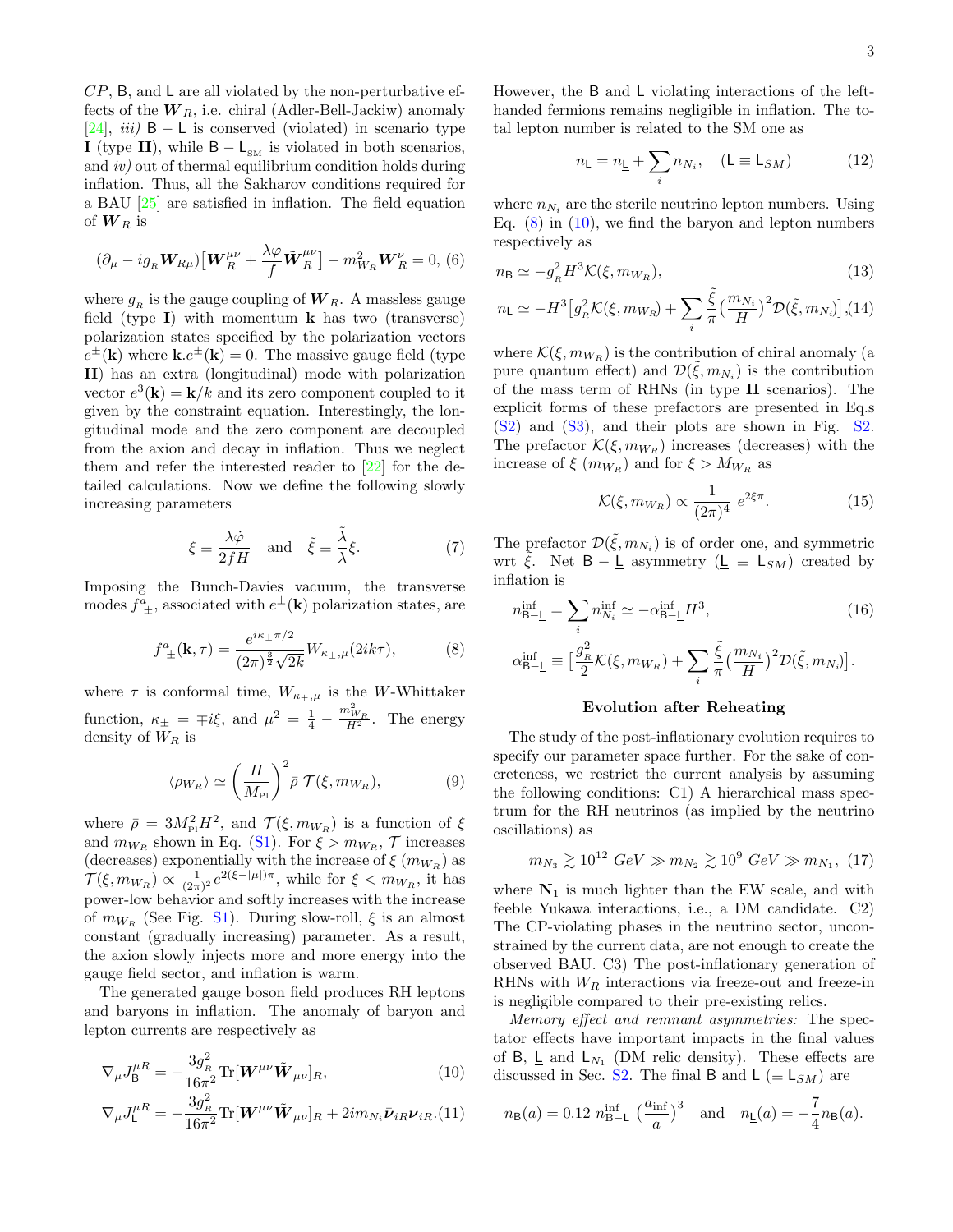$\mathbf{N}_{3,2}$  decay to lighter particles, while  $\mathbf{N}_1$  freezes out soon after inflation. Due to its feeble Yukawa interactions it can account for the DM with a relic number density as

$$
n_{N_1}(a) = -\frac{g_R^2 H^3}{6} \mathcal{K}(\xi, m_{W_R}) \left(\frac{a_{\text{inf}}}{a}\right)^3. \tag{18}
$$



<span id="page-3-0"></span>FIG. 2. Evolution of B, L, and  $N_1$  at three stages; (Left) Inflation, (Middle) Freeze-out of  $N_i$ s, and (Right) EW scale.

Photon number density: Reheating starts at some point after the end of inflation. Here, we consider the phenomenological reheating model  $\rho_{\text{reh}} = \varepsilon \left( \frac{a_{\text{inf}}}{a_{\text{reh}}}\right)^4 \rho_{\text{inf}}$  in which  $\varepsilon$  is the efficiency of the reheating process and relates  $\rho_{\text{reh}}$  and the energy density at the end of inflation,  $\rho_{\text{inf}}$  (See [S3\)](#page-7-1). Thus the photon number density today  $(g_{\text{eff},0} = \frac{43}{11})$  is

$$
n_{\gamma,0} = \frac{6\sqrt{3}\zeta(3)}{\pi^2} \left(\frac{\varepsilon}{g_{\text{eff},0}}\right)^{\frac{3}{4}} \left(HM_{\text{Pl}}\right)^{\frac{3}{2}} \left(\frac{a_{\text{inf}}}{a_0}\right)^3. \tag{19}
$$

Note that, due to condition C3, entropy injection by the decay of heavier RHNs after reheating is negligible.

Demands imposed by C3: Negligible freeze-out and freeze-in production of RHN by  $W_R$  interactions requires

<span id="page-3-1"></span>
$$
\frac{H}{M_{\rm Pl}} \lesssim \mathcal{A} \times 10^{-2} \varepsilon^{-\frac{1}{2}} \left(\frac{a_{\rm reh}}{a_{\rm inf}}\right)^2 \left(\frac{1}{g_{\scriptscriptstyle R}} \frac{m_{W_{\scriptscriptstyle R}}}{M_{\scriptscriptstyle \rm Pl}}\right)^{\frac{8}{3}},\qquad (20)
$$

where  $\mathcal{A} = \frac{1}{2} \left( \frac{g_{\text{eff}}}{10^2} \right)^{\frac{1}{2}}$  is of the order one. C3 imposes an upper bound on the scale of inflation. For the details of the freeze-in production in this setup see [\[22\]](#page-4-20).

Baryon to Photon Ratio: today we have

<span id="page-3-3"></span>
$$
\eta_{\mathsf{B},0} \equiv \frac{n_{\mathsf{B},0}}{n_{\gamma,0}} \simeq -\frac{1}{3} \frac{\alpha_{\mathsf{B}-\mathsf{L}}^{\text{inf}}}{\varepsilon^{\frac{3}{4}}} \left(\frac{H}{M_{\text{Pl}}}\right)^{\frac{3}{2}}.
$$
 (21)

It is directly related to the amplitude of the primordial curvature power spectrum  $P_{\zeta}(\vec{k}) = P_{\zeta}(k_0) (\frac{k}{k_0})^{\tilde{n}_s - 1}$  as

$$
\eta_{\mathsf{B},0} \simeq -\frac{2(2\pi)^2}{3} \left(\frac{\epsilon \ \alpha_{\mathsf{B}-\mathsf{L}}^{\text{inf}}}{\varepsilon^{\frac{3}{4}}}\right) \left(\frac{M_{\text{Pl}}}{H}\right)^{\frac{1}{2}} P_{\zeta}(k_0), \quad (22)
$$

where  $\epsilon$  is the slow-roll parameter,  $\eta_B \simeq 6 \times 10^{-10}$ , and  $P_{\zeta}(k_0) \approx 2 \times 10^{-9}$  [\[26\]](#page-4-25). The scale of inflation, then, is

<span id="page-3-2"></span>
$$
\frac{H}{M_{\rm Pl}} \simeq 10^{-6} \frac{\varepsilon^{\frac{1}{2}}}{\left(\alpha_{\rm B-\underline{L}}^{inf}\right)^{\frac{2}{3}}}.
$$
\n(23)

Combining Eq.s  $(20)$  and  $(23)$ , we find the allowed parameter space. Interestingly, it demands  $\Lambda_F \approx \Lambda_{\text{inf}}$ , i.e. the LR SSB should coincide with the geometrical transition that ends inflation. More precisely, we need

 $HM_{\rm Pl} \approx g_R^{-2} m_{W_R}^2$ . Moreover, the values of these parameters are within the natural range of parameters in GUT theories [\[22\]](#page-4-20). For instance with a  $\xi \in (2, 4)$  and  $\Delta N \equiv \ln(\frac{a_{\text{reh}}}{a_{\text{inf}}}) \gtrsim 2$ , we find  $\frac{1}{g_R} m_{W_R} \sim 10^{-4} M_{\text{Pl}}$  and  $H \sim 10^{-8} M_{\rm Pl}$  (See Sec. [S3\)](#page-7-1).

Cold Dark Matter Relic Density: The number density of  $N_1$  neutrino today is  $n_{N_1,0} \simeq 2.8 n_{B,0}$ . If it makes all the DM today, its mass is

$$
m_{N_1} \approx 1.8 \ m_P \simeq 1.7 \ GeV, \tag{24}
$$

where  $m_P$  is the proton mass. Since the production mechanism is independent of the active-sterile mixing angles,  $N_1$  can have a lifetime much larger than the age of the Universe. Nevertheless, via its loop-mediated radiative decay channel, it can decay to gamma-ray photons with energy  $E_{\gamma} \approx m_{N_1}/2$  [\[31\]](#page-4-26). Thus, it may provide observable effects to be probed by gamma-ray telescopes.

#### Discussion

This letter introduced the  $SU(2)_R$ -axion inflation model embedded in the Left-Right symmetric extension of the SM. It is a new framework for simultaneous baryogenesis and darkgenesis. One of the most well-studied leptogenesis scenarios with new gauge interactions is the LRSMs [\[27,](#page-4-27) [28\]](#page-4-28). Let us explore the differences between previous studies and the current proposal. The scenarios so far discussed in the literature rely on unconstrained CP-violating phases in the neutrino sector. (a) a relic abundance of RHNs is generated after reheating by  $W_R$ interactions via freeze-out or freeze-in mechanisms. (b) the asymmetric decay of RHNs, then, creates matter asymmetry. As an alternative mechanism, the current proposal set parameters such that phenomena (a)-(b) named earlier are negligible. The source of asymmetry is spontaneous CP violation in the physics of inflation, and the lightest right-handed neutrino is the cold dark matter candidate. Relic abundances of SM leptons, baryons, and RHNs are generated by the chiral anomaly of  $W_R$ in inflation. Sufficient asymmetry does not require finetuned masses for the heaviest right-handed neutrinos, but it demands  $\Lambda_{\text{inf}} \approx \Lambda_F$ . Therefore this new framework relates the scale of  $SU(2)_R \times U(1)_{B-L}$  breaking with the end of inflation and prefers scales above  $10^{10}$  GeV. Interestingly, it is in the range suggested by the nonsupersymmetric SO(10) GUT with an intermediate leftright symmetry scale. Due to the common origin of inflation, cold dark matter, and baryon asymmetry it can naturally explain the observed coincidences among cosmological parameters, i.e.,  $\eta_{\text{B}} \approx P_{\zeta}$  and  $\Omega_{DM} \approx 5 \Omega_{\text{B}}$ with  $m_{N_1} \sim 1 \text{ GeV}$ .

Acknowledgments: The author would like to thank Eiichiro Komatsu for insightful discussions and valuable input during previous collaborations on which part of the present work is based. She thanks Marco Drewes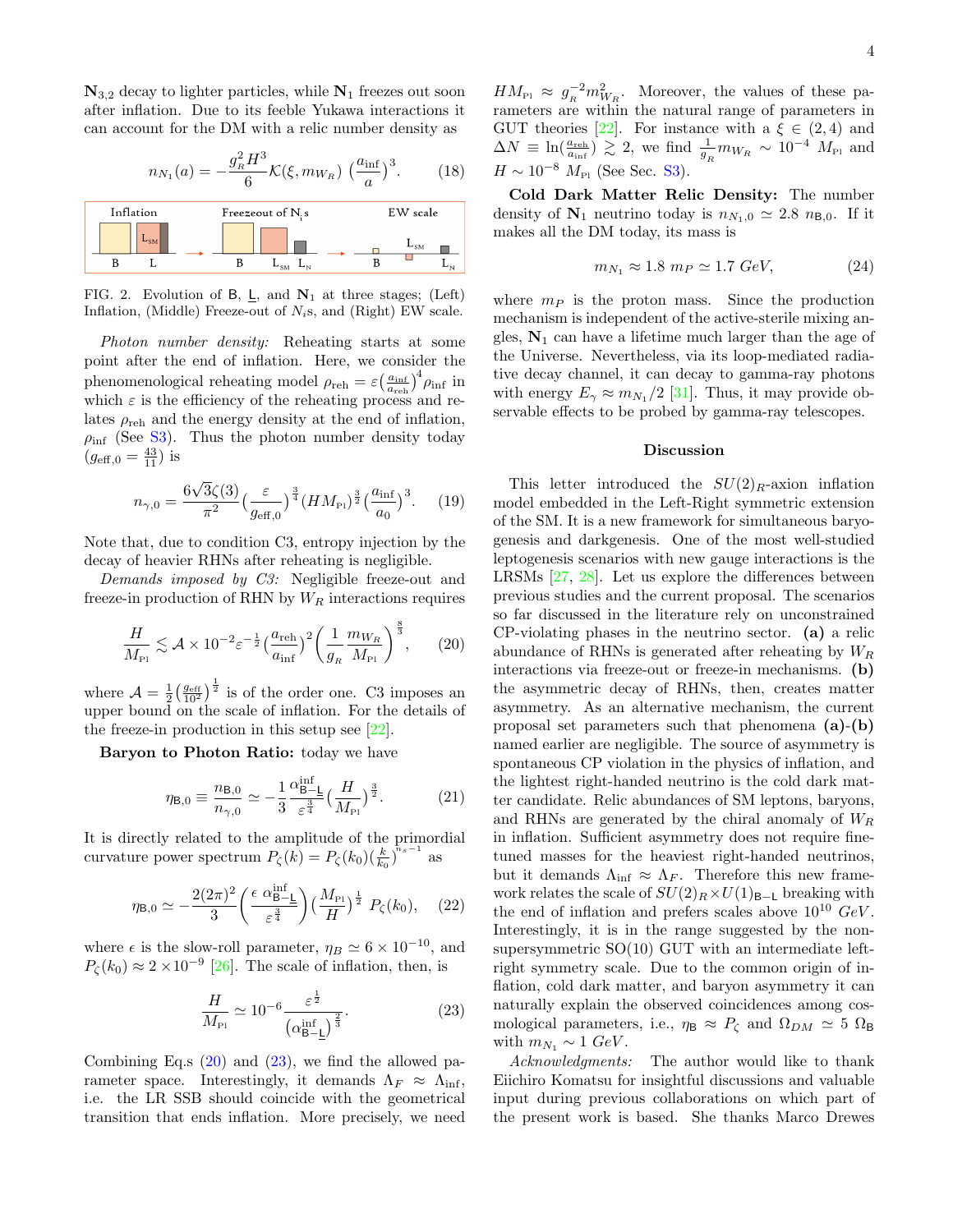for helpful discussions. (In memory of Navid Afkari & Ruhollah Zam)

<span id="page-4-0"></span>∗ [azadeh.maleknejad@cern.ch](mailto:azadeh.maleknejad@cern.ch)

- <span id="page-4-1"></span>[1] V. A. Kuzmin, V. A. Rubakov and M. E. Shaposhnikov, Phys. Lett. B 155 (1985), 36 M. Fukugita and T. Yanagida, Phys. Lett. B 174 (1986), 45-47
- <span id="page-4-2"></span>[2] S. Dodelson and L. M. Widrow, Phys. Rev. Lett. 72 (1994), 17-20
- <span id="page-4-3"></span>[3] L. Canetti, M. Drewes, T. Frossard and M. Shaposhnikov, Phys. Rev. D 87 (2013), 093006
- <span id="page-4-4"></span>[4] E. Bertuzzo, P. Di Bari and L. Marzola, Nucl. Phys. B 849 (2011), 521-548 P. Di Bari and L. Marzola, Nucl. Phys. B 877 (2013), 719-751
- <span id="page-4-5"></span>[5] A. H. Guth, Adv. Ser. Astrophys. Cosmol. 3, 139-148 (1987) K. Sato, Mon. Not. Roy. Astron. Soc. 195, 467- 479 (1981) A. D. Linde, Phys. Lett. B 129, 177-181 (1983)
- <span id="page-4-6"></span>[6] A. Maleknejad and M. M. Sheikh-Jabbari, Phys. Rev. D 84, 043515 (2011) A. Maleknejad and M. M. Sheikh-Jabbari, Phys. Lett. B 723, 224-228 (2013)
- [7] P. Adshead and M. Wyman, Phys. Rev. Lett. 108, 261302 (2012) M. M. Sheikh-Jabbari, Phys. Lett. B 717, 6-9 (2012)
- <span id="page-4-7"></span>[8] A. Maleknejad, JHEP 07, 104 (2016)
- <span id="page-4-8"></span>[9] A. Maleknejad, M. M. Sheikh-Jabbari and J. Soda, Phys. Rept. 528, 161-261 (2013)
- <span id="page-4-9"></span>[10] A. Maleknejad, JCAP 12, 027 (2016) A. Maleknejad, Phys. Rev. D 90, no.2, 023542 (2014)
- <span id="page-4-10"></span>[11] K. D. Lozanov, A. Maleknejad and E. Komatsu, JHEP 02, 041 (2019)
- [12] A. Maleknejad and E. Komatsu, JHEP 05, 174 (2019)
- <span id="page-4-11"></span>[13] A. Maleknejad, JHEP 07, 154 (2020)
- <span id="page-4-12"></span>[14] V. Kamali, Phys. Rev. D 100, no.4, 043520 (2019) K. V. Berghaus, P. W. Graham and D. E. Kaplan, JCAP 03, 034 (2020)
- <span id="page-4-13"></span>[15] P. Adshead, E. Martinec and M. Wyman, Phys. Rev. D 88, no.2, 021302 (2013) E. Dimastrogiovanni and M. Peloso, Phys. Rev. D 87, no.10, 103501 (2013)
- <span id="page-4-14"></span>[16] A. Agrawal, T. Fujita and E. Komatsu, Phys. Rev. D 97, no.10, 103526 (2018)
- <span id="page-4-15"></span>[17] P. Campeti, E. Komatsu, D. Poletti and C. Baccigalupi, [arXiv:2007.04241 [astro-ph.CO]].
- <span id="page-4-16"></span>[18] J. C. Pati and A. Salam, Phys. Rev. D 10, 275-289 (1974) R. N. Mohapatra and J. C. Pati, Phys. Rev. D 11, 2558 (1975) G. Senjanovic and R. N. Mohapatra, Phys. Rev. D 12, 1502 (1975)
- <span id="page-4-17"></span>[19] R. N. Mohapatra and R. E. Marshak, Phys. Rev. Lett. 44, 1316-1319 (1980)
- <span id="page-4-18"></span>[20] R. N. Mohapatra and G. Senjanovic, Phys. Rev. D 23, 165 (1981)
- <span id="page-4-19"></span>[21] A. Maiezza, G. Senjanović and J. C. Vasquez, Phys. Rev. D 95 (2017) no.9, 095004
- <span id="page-4-20"></span>[22] A. Maleknejad, [arXiv:2103.14611 [hep-ph]].
- <span id="page-4-21"></span>[23] L. McAllister, E. Silverstein, A. Westphal and T. Wrase, JHEP 09 (2014), 123
- <span id="page-4-23"></span>[24] S. L. Adler, J. S. Bell and R. Jackiw, Nuovo Cim. A 60, 47-61 (1969)
- <span id="page-4-24"></span>[25] A. D. Sakharov, Sov. Phys. Usp. 34, no.5, 392-393 (1991)
- <span id="page-4-25"></span>[26] N. Aghanim et al. [Planck], Astron. Astrophys. 641 (2020), A6
- <span id="page-4-27"></span>[27] C. Hati, S. Patra, P. Pritimita and U. Sarkar, Front. in Phys. 6 (2018), 19
- <span id="page-4-28"></span>[28] D. Dunsky, L. J. Hall and K. Harigaya, [arXiv:2007.12711 [hep-ph]].
- <span id="page-4-29"></span>[29] R. D. Peccei and H. R. Quinn, Phys. Rev. Lett. 38, 1440- 1443 (1977)
- <span id="page-4-22"></span>[30] S. Weinberg, "The quantum theory of fields. Vol. 2: Modern applications,"
- <span id="page-4-26"></span>[31] Demanding that  $N_1$  is stable over the lifetime of the universe gives  $\theta_1 < 10^{-13}$ . In this framework, the generation mechanism of  $N_1$  is independent of its Yukawa mixing with active neutrinos, and  $\theta_1$  can be any number that satisfies the above upper bound.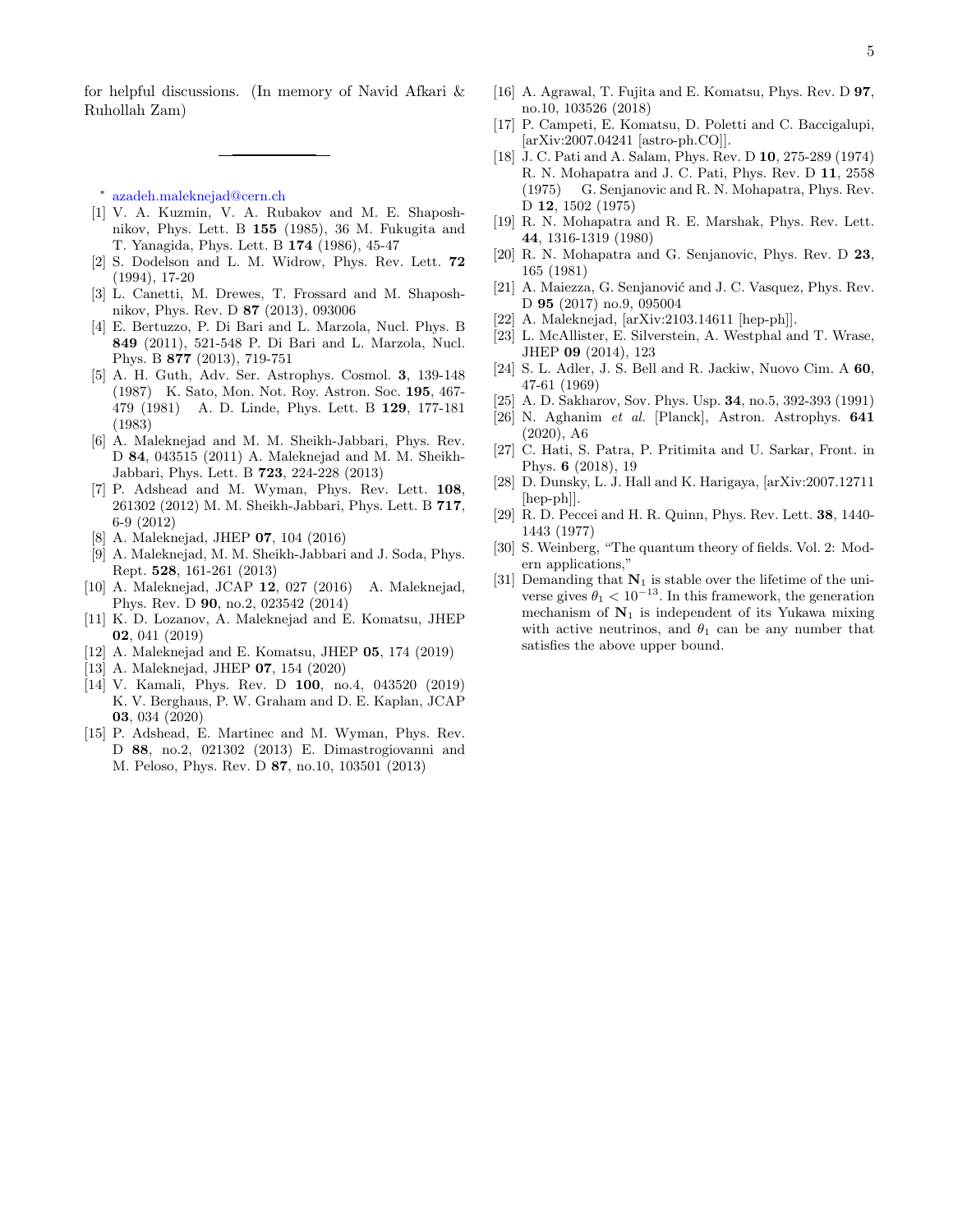## Supplemental Materials:  $SU(2)_R$  and its Axion in Cosmology: A common Origin for Inflation, Cold Sterile Neutrino, and Baryogenesis

Azadeh Maleknejad

Theoretical Physics Department, CERN, 1211 Geneva 23, Switzerland

Here we merely discuss some essential calculations. A more detailed analysis is presented in [\[22\]](#page-4-20).

### S1. PARTICLE PRODUCTION IN INFLATION

The prefactor  $\mathcal{T}(\xi, m_{W_R})$  in Eq. [\(9\)](#page-2-2) is

<span id="page-5-0"></span>
$$
\mathcal{T}(\xi, m_{W_R}) \equiv \sum_{\sigma=\pm} \frac{e^{\sigma\xi\pi}}{2(2\pi)^2} \int \tilde{\tau}^4 d\ln \tilde{\tau} \left[ \partial_{\tilde{\tau}} W^*_{\kappa_{\sigma},\mu} \partial_{\tilde{\tau}} W_{\kappa_{\sigma},\mu} + (1 + \frac{m_{W_R}^2}{H^2 \tilde{\tau}^2}) W^*_{\kappa_{\sigma},\mu} W_{\kappa_{\sigma},\mu} \right], \tag{S1}
$$

where  $\tilde{\tau} = \frac{k}{aH}$  and  $\kappa_{\pm} = \mp i\xi$  and  $\mu^2 = \frac{1}{4} - \frac{m_{W_R}^2}{H^2}$  which is presented in Fig. [S1.](#page-0-0)



FIG. S1. The prefactor  $\mathcal{T}(\xi, m_{W_R})$  in Eq. [\(9\)](#page-2-2) with respect to  $\xi$  and  $m_{W_R}$ . The left panel shows  $\mathcal{T}(\xi, m_{W_R})$  vs  $\xi$  and the right panel shows it vs  $m_{W_R}$ .



FIG. S2. The prefactors  $\mathcal{K}(\xi, m_{W_R})$  and  $\mathcal{D}(\tilde{\xi}, m_{N_i})$  in Eq.s [\(13\)](#page-2-3) and [\(14\)](#page-2-3). The left panel shows  $\mathcal{K}(\xi, m_{W_R})$  vs  $\xi$  for different values of  $m_{W_R}$  and the right panel presents  $\mathcal{D}(\tilde{\xi}, m_{N_i})$  vs  $\tilde{\xi}$  for different values of  $m_{N_i}$ .

The prefactor  $\mathcal{K}(\xi, m_{W_R})$  in Eq.s [\(13\)](#page-2-3) and [\(14\)](#page-2-3) is the following momentum integral

<span id="page-5-1"></span>
$$
\mathcal{K}(\xi, m_{W_R}) \equiv \frac{9}{4(2\pi)^4} \sum_{\sigma=\pm} \sigma e^{i\kappa_\sigma \pi} \int \tilde{\tau}^3 d\ln \tilde{\tau} W^*_{\kappa_\sigma,\mu}(-2i\tilde{\tau}) W_{\kappa_\sigma,\mu}(-2i\tilde{\tau}), \tag{S2}
$$

with the same  $\mu$  and  $\kappa_{\sigma}$  values as Eq. [\(S1\)](#page-5-0).  $\mathcal{K}(\xi, m_{W_R})$  is shown in the left panel of Fig. [S2.](#page-3-0) Moreover, the prefactor  $\mathcal{D}(\tilde{\xi}, m_{N_i})$  in Eq.s [\(14\)](#page-2-3) is the contribution of axion in the production of massive sterile neutrinos (in type II scenarios)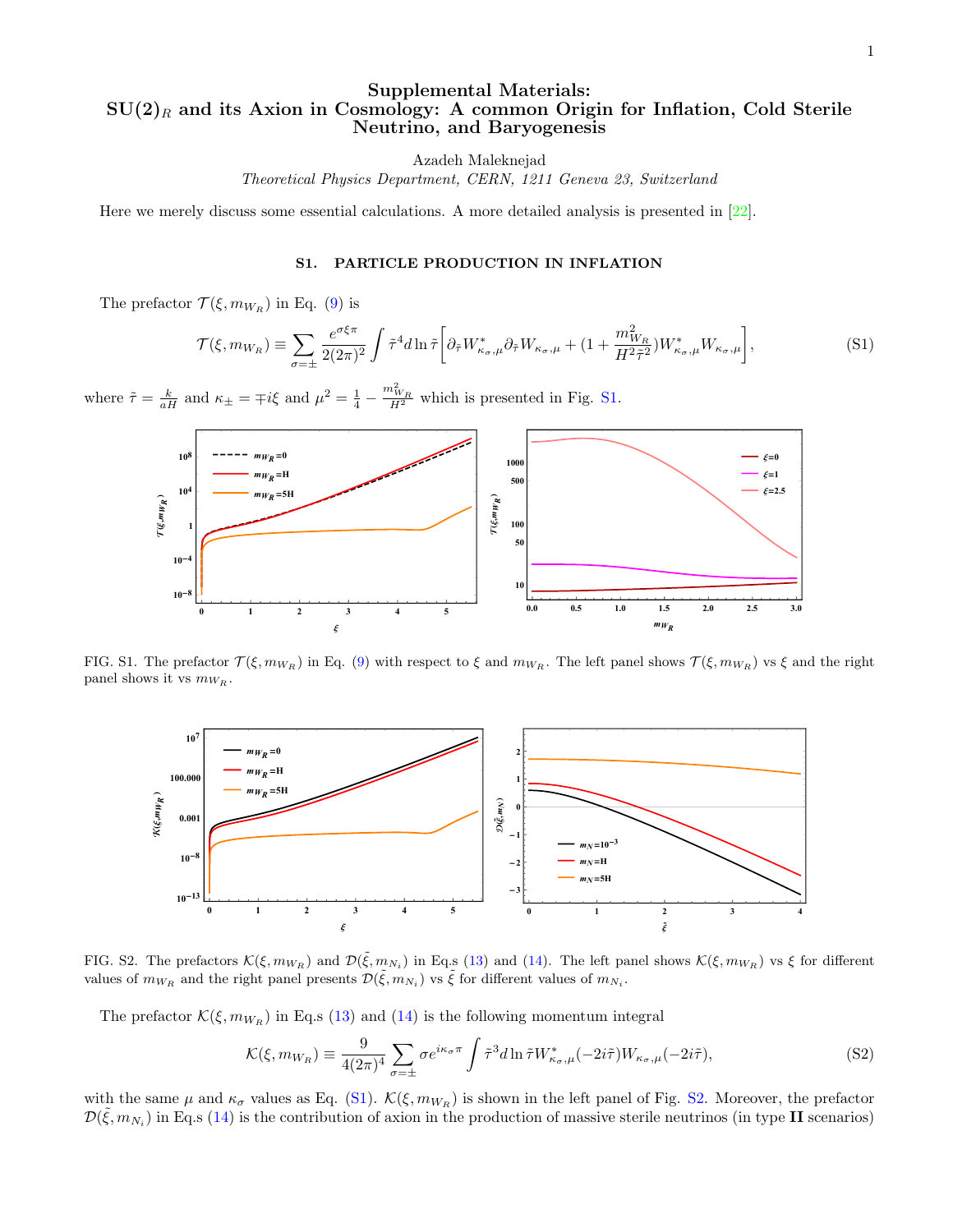in inflation. More precisely, apart from  $W_R$ , the massive fermions can get generated by the background axion field as well. However, the axion can not create chiral (massless) fermions. The reason is that a Peccei-Quinn type  $U_{PQ}(1)$ [\[29\]](#page-4-29) rotation of fermions as  $\Psi \to e^{-\frac{i\tilde{\lambda}}{f}\varphi}\Psi$ , removes the fermion-axion interaction and simply transforms the fermion mass term as [\[30\]](#page-4-22)  $m_{\Psi} \to e^{\frac{2i\tilde{\lambda}}{f}\varphi} m_{\Psi}$ . At the leading order, this effect can be captured as [\[22\]](#page-4-20)

<span id="page-6-0"></span>
$$
\bar{n}_{N_i} \equiv \int d^3k \langle \nu_{iR}^{\dagger} \nu_{iR} \rangle = -H^3 \bar{\xi} \sum_i \left( \frac{m_{N_i}}{H} \right)^2 \mathcal{D}(\tilde{\xi}, m_{N_i}), \tag{S3}
$$

where  $\bar{n}_{N_i}$  is the the number density of massive RHNs generated by the background and the bar emphasises that, unlike chiral anomaly, it is a classical effect. This calculation is more involved and is done analytically by the author in [\[22\]](#page-4-20). Here we show  $\mathcal{D}(\tilde{\xi}, m_{N_i})$  in the right panel of Fig. [S2.](#page-3-0) For  $|\tilde{\xi}| > 1$ , it has the following asymptotic forms

$$
\mathcal{D}(\tilde{\xi}, m_{N_i}) \simeq \begin{cases} \frac{2}{\pi} \left[ \ln \left( \frac{m_{N_i}}{H} \right) - \psi^{(0)}(1) + \frac{1}{2} \right] & \left( \frac{m_{N_i}}{H} \gg 1 \right), \\ -\frac{4}{3} |\tilde{\xi}| & \left( \frac{m_{N_i}}{H} \ll 1 \right). \end{cases} \tag{S4}
$$

## <span id="page-6-1"></span>S2. SPECTATOR EFFECTS IN LEPTOGENESIS ERA

Throughout the Early Universe, particles experience a whole cascade of interactions that eventually equilibrium in the Early Universe. Many of them can potentially redistribute the initial asymmetries to the spectator degrees of freedom. The spectator effects in this scenario are studied in [\[22\]](#page-4-20). Here we present a summary of these effects, i.e., sphaleron processes and lepton flavor effects.

#### Flavor Effects:

Due to a CP-violating source, by the end of inflation we have a lepton quantum state  $|l_{\text{inf}}\rangle$  as

$$
|l_{\rm inf}\rangle \equiv \sum_{\alpha=e,\mu,\tau} C_{\alpha}^{\rm inf} |\alpha\rangle \quad \text{where} \quad C_{\alpha}^{\rm inf} = \langle \alpha | l_{\rm inf} \rangle,\tag{S5}
$$

where  $C_{\alpha}^{\text{inf}}$  are specified by physics of inflation. The composition of this primordial initial leptons and their CP conjugated anti-leptons are different. Moreover, the CP violating decays of the heavy sterile neutrinos can modify these initial states. The leptons produced in  $N_i$  decays can be described in terms of quantum states denoted as  $|l_i\rangle$ that can be decomposed in SM flavor space as

$$
|l_i\rangle \equiv \sum_{\alpha=e,\mu,\tau} C_{i\alpha}|\alpha\rangle \quad \text{where} \quad C_{i\alpha} = \langle \alpha | l_i \rangle,
$$
 (S6)

where  $C_{i\alpha}$  are coefficients given by the leptonic Yukawa matrix. Note that  $|l_i\rangle$ s do not form an orthonormal bases, i.e. in general  $\langle l_i | l_{j\neq i} \rangle \neq 0$ . The processes has two stages of decay and wash-out, one for each of  $\mathbf{N}_3$  and  $\mathbf{N}_2$ . Given the mass hierarchy considered in [\(17\)](#page-2-4), at second stage with  $T < 10^{12} \text{ GeV}$ , the  $\tau$ -lepton Yukawa interactions are thermalized. Hence the evolution can distinguish between  $\tau$  flavor and  $\tau^{\perp} = e + \mu$ . That breaks the initial coherency between components parallel and orthogonal to  $\tau$  which demands separate Boltzmann equations for each.

The decay of  $N_i$  washes out the pre-existing asymmetry in the direction of heavy neutrino lepton flavor associated with its decay, i.e.,  $|l_i\rangle$ . while leaves its perpendicular components, i.e.  $|l_i\rangle_\perp$ , unchanged. The geometry of this evolution in the SM flavor space is illustrated in Fig. [S3.](#page-7-0) After the second stage of RNH decays with  $T < m_{N_2}$ , the remnant asymmetry which remains unchanged by both washout effects is  $|l_{\text{inf}}\rangle_{3\perp 2\perp}$ . This flavor-vector consists of two incoherent components in  $\tau$  and  $\tau^{\perp}$  directions. Interestingly, eliminating the effect of this pre-existing asymmetry requires tightly fine-tuned relations between the flavored decay rates, hence on leptonic Yukawa couplings, as well as the flavor-space direction of the pre-existing lepton asymmetry. More precisely, one needs either i)  $|l_{\text{inf}}\rangle$  coincides with one of  $|l_2\rangle$  and  $|l_3\rangle$ , or ii)  $|l_2\rangle$  and  $|l_3\rangle$  are perpendicular to each other and  $|l_{\rm inf}\rangle$  is in the plane of  $|l_2\rangle - |l_3\rangle$ . Given that  $|l_i\rangle$  and  $|l_{\rm inf}\rangle$  are specified by different physical parameters, these fine-tuning assumptions are extremely unnatural. In other words, the pre-existing asymmetry is memorized by cosmic evolution. In most of the parameter space, the remnant asymmetry,  $n^{p,f}$ , is significant, i.e.

<span id="page-6-2"></span>
$$
n_{\mathsf{B}-\mathsf{L}}^{p,f} \gtrsim \frac{1}{3} n_{\mathsf{B}-\mathsf{L}}^{p,i},\tag{S7}
$$

where  $n^{p,i}$  is the primordial value of asymmetry.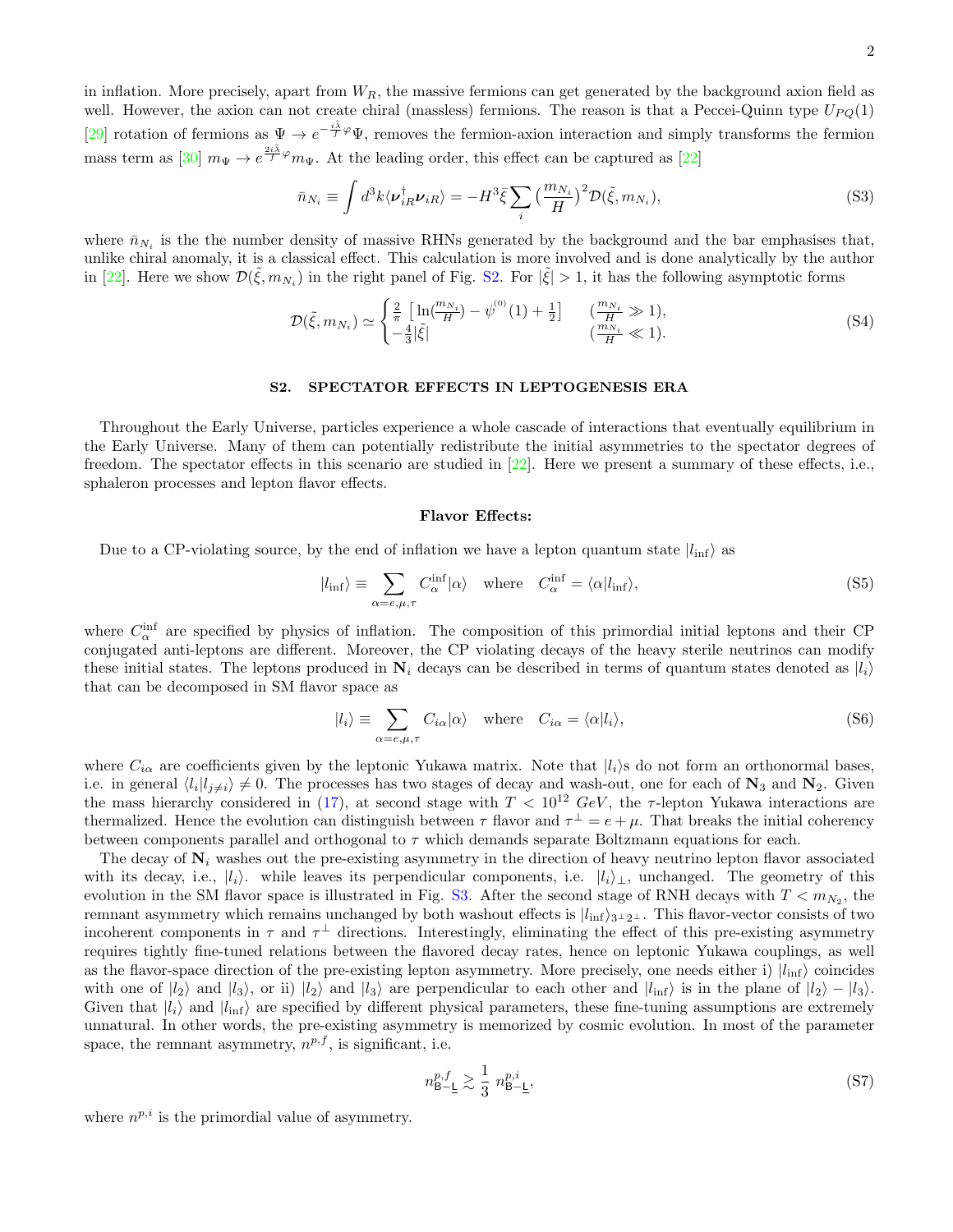

<span id="page-7-0"></span>FIG. S3. The geometrical illustration of flavor effects on washout processes of  $N_3$  and  $N_2$  in the SM flavor basis. The left panel shows the leptonic states at the end of inflation. The middle panel shows the lepton states at  $T = m_{N_3}$  and the right panel presents the system at  $T = m_{N_2}$ . Note that total elimination of the pre-existing asymmetry requires highly fine-tuned relations between the flavored decay rates, hence on leptonic Yukawa couplings, and the flavor-space direction of the inflationary asymmetry. More precisely, one needs either i)  $|l_{inf}\rangle$  coincides with one of  $|l_2\rangle$  and  $|l_3\rangle$ , or ii)  $|l_2\rangle$  and  $|l_3\rangle$  are perpendicular to each other which  $|l_{inf}\rangle$  is in the plane of  $|l_2\rangle - |l_3\rangle$ .

#### Sphaleron Effects:

Finally the  $SU(2)_{L,R}$  sphalerons reshuffle the asymmetry of left-/right-handed leptons and quarks. In our setup the right-handed sphalerons are never in thermal equilibrium. Using the weak sphaleron effects and hypercharge constraint, we find that B,  $\underline{\mathsf{L}}$ , and B –  $\underline{\mathsf{L}}$  are related as

<span id="page-7-2"></span>
$$
n_{\rm B} = c_{\rm sph} n_{\rm B-L},\tag{S8}
$$

$$
n_{\underline{\mathsf{L}}} = (c_{\underline{\mathrm{sph}}} - 1)n_{\underline{\mathsf{B}} - \underline{\mathsf{L}}},\tag{S9}
$$

where  $c_{\rm sph} = \frac{28}{79}$  is the sphaleron conversion factor. The combination of Eq.s [\(S7\)](#page-6-2)-[\(S9\)](#page-7-2) relates the final asymmetry to its primordial value as

$$
n_{\rm B}(a) = 0.12 n_{\rm B-L}^{\rm inf} \left(\frac{a_{\rm inf}}{a}\right)^3, \tag{S10}
$$

$$
n_{\underline{\mathsf{L}}}(a) = -0.21 \; n_{\underline{\mathsf{B}} - \underline{\mathsf{L}}}^{\text{inf}} \; \left(\frac{a_{\text{inf}}}{a}\right)^3. \tag{S11}
$$

## <span id="page-7-1"></span>S3. PHENOMENOLOGICAL MODEL OF REHEATING

Reheating starts at some point,  $a_{\text{reh}}$ , after the end of inflation,  $a_{\text{inf}}$ . Yet, the precise physics of reheating is not well understood. Here to quantify our analysis, we use a phenomenological model for reheating. Depends on the details of the post-inflation physics, there may be an intermediate phase X with the average equation of state  $w<sub>X</sub>$  which connects them (See Fig. [S4\)](#page-8-0). In that case, the energy density of reheating is related to  $\rho_{\text{inf}}$  as

$$
\rho_{\rm reh} \approx \left(\frac{a_{\rm inf}}{a_{\rm reh}}\right)^{3(1+w_X)} \rho_{\rm inf}.\tag{S12}
$$

We can write the above relation in the following phenomenological form

$$
\rho_{\rm reh} = \varepsilon \ \rho_{\rm inf} \ \left(\frac{a_{\rm inf}}{a_{\rm reh}}\right)^4,\tag{S13}
$$

where  $\varepsilon$  is the efficiency of the reheating process given as

$$
\varepsilon \approx \left(\frac{a_{\rm inf}}{a_{\rm reh}}\right)^{3w_X - 1}.\tag{S14}
$$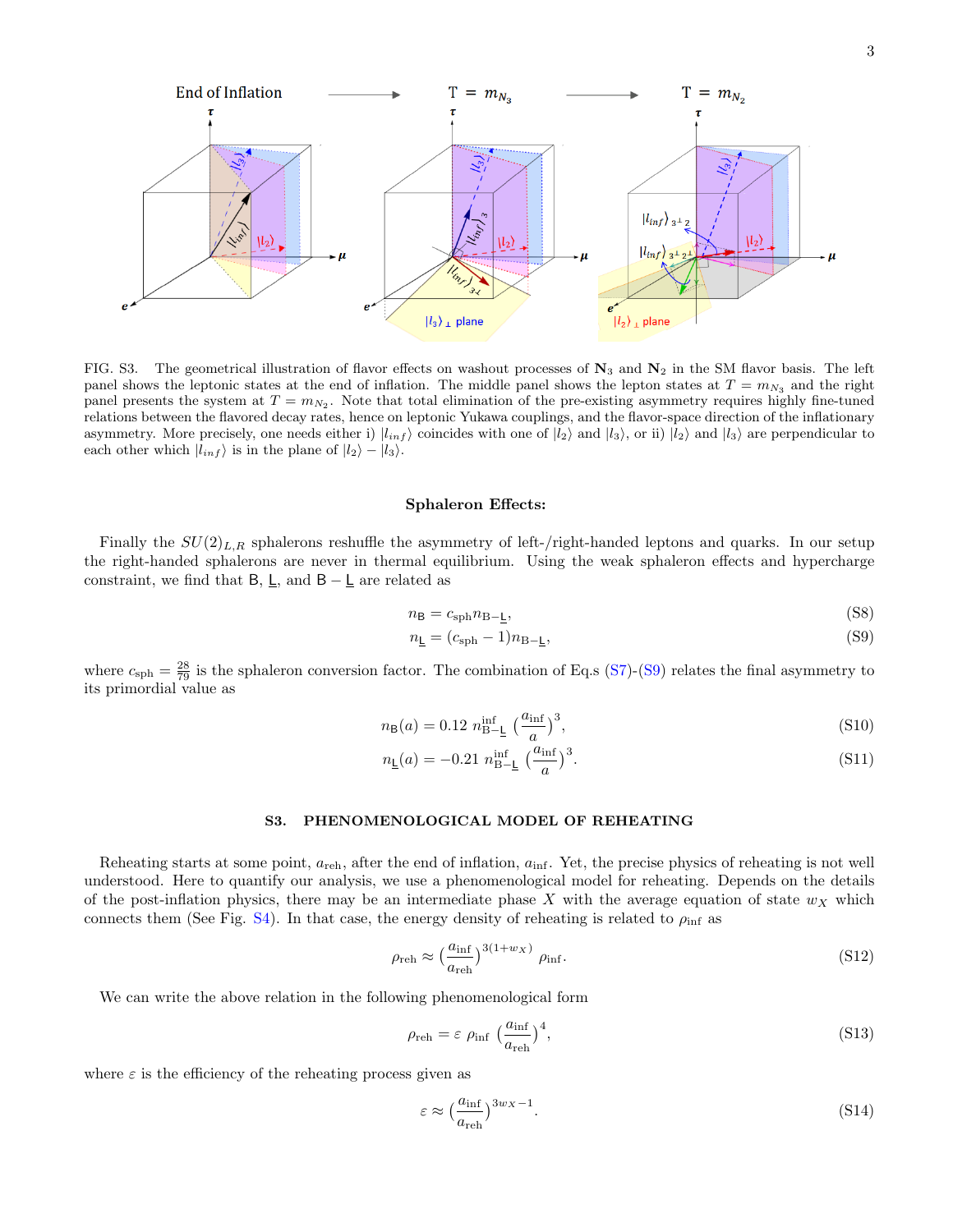

<span id="page-8-0"></span>FIG. S4. The energy density of Universe vs scale factor. The dashed (pink) line which connects inflation to radiation era is a possible unknown intermediate phase with an average equation of state  $w = wx$ .

From the combination of Eq.s  $(20)$  and  $(23)$ , we find

<span id="page-8-1"></span>
$$
\alpha_{\rm B-L}^{\rm inf} \gtrsim 10^{-6} \mathcal{A}^{-\frac{3}{2}} \ e^{-\frac{3}{2}(3w_X + 1)\Delta N} \left( g_{\rm R} \frac{M_{\rm Pl}}{m_{W_R}} \right)^4, \tag{S15}
$$

where  $\mathcal{A} = \mathcal{O}(1)$ , and  $\Delta N$  is the number of e-folds between end of inflation to reheating, i.e.

$$
\frac{a_{\text{inf}}}{a_{\text{reh}}} = e^{-\Delta N}.\tag{S16}
$$

The relation [\(S15\)](#page-8-1) provides the parameter space in which the freeze-out and freeze-in production of RHNs after inflation is negligible (condition C3), while the remnant of the primordial asymmetry has the right baryon to photon ratio.



FIG. S5. Left panel: the prefactor  $\alpha_{B-\underline{L}}^{\text{inf}}$  in Eq. [\(16\)](#page-2-5) vs  $\xi$ , with massless  $W_R$  and  $N_i$  in inflation. Right panel: the prefactor  $e^{-\frac{3}{2}(3\omega_X+1)\Delta N}$  in Eq. [\(S15\)](#page-8-1) vs  $\Delta N = \ln\left(\frac{a_{\text{reh}}}{a_{\text{inf}}}\right)$ .

Two possible scenarios for the intermediate phase, i.e. X-era in Fig. [S4,](#page-8-0) are: S-i) inflation ends in a short period of matter domination with  $\omega_X = 0$  with reheating efficiency parameter as

$$
\varepsilon \simeq \left(\frac{a_{\rm reh}}{a_{\rm inf}}\right) = e^{\Delta N} > 1,\tag{S17}
$$

which implies

$$
\alpha_{\rm B-\underline{L}}^{\rm inf} \gtrsim 10^{-6} \ e^{-\frac{3}{2}\Delta N} \big(g_{\scriptscriptstyle R} \frac{M_{\rm Pl}}{m_{W_{\scriptscriptstyle R}}} \big)^4,\tag{S18}
$$